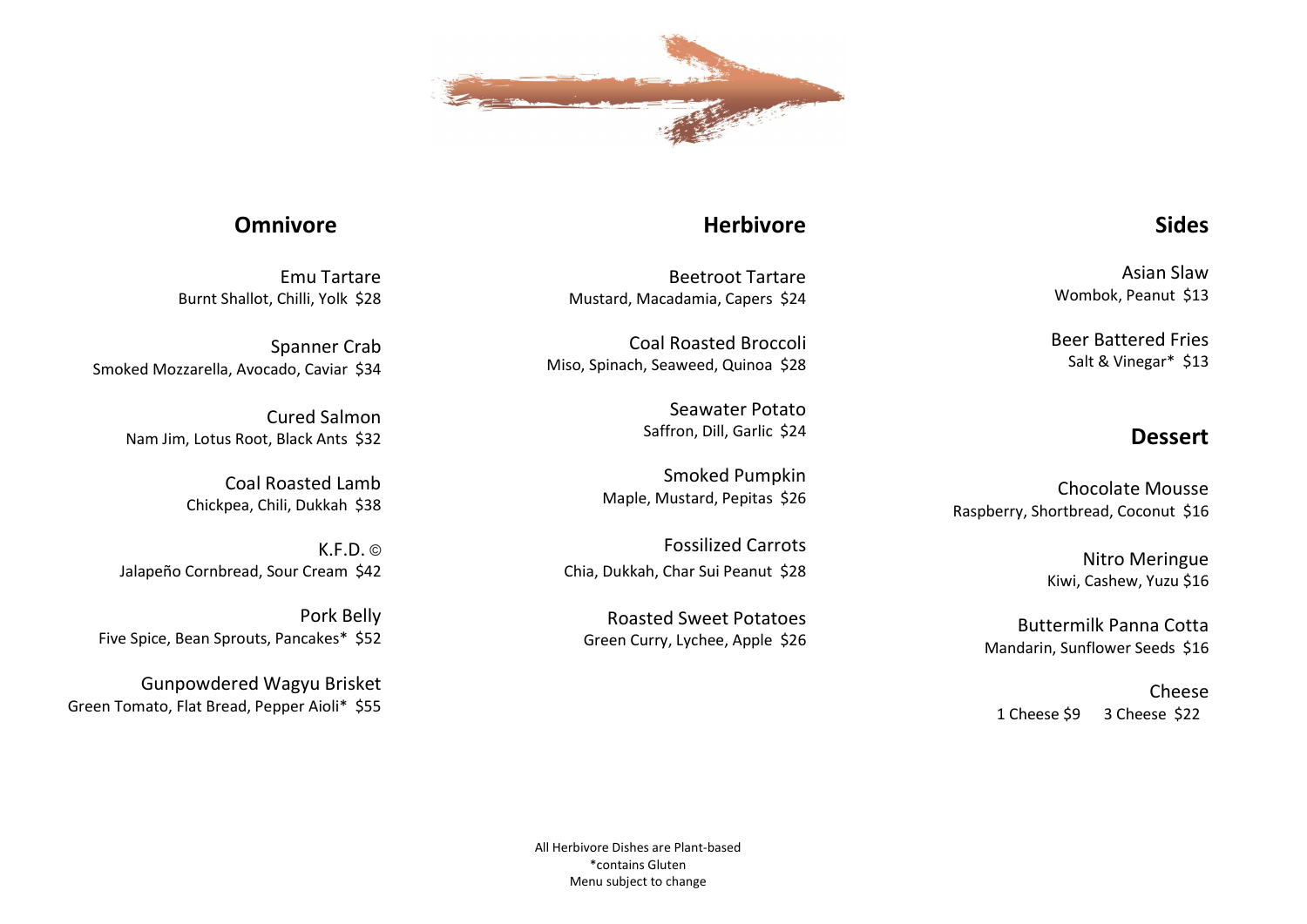

# Banquet Menus

## \$60 (4+ people)

Beetroot Tartare Hibachi Roasted Lamb Coal Roasted Broccoli Gunpowdered Wagyu Brisket Asian Slaw Chocolate Mousse

# \$70 (4+ people)

Cured Salmon Spanner Crab K.F.D. © Smoked Pumpkin Gunpowdered Wagyu Brisket Seawater Potato Add Dessert \$5pp

## \$145 (2+ people)

- Pre Book 24hrs - Beetroot Tartare K.F.D. © Smoked Pumpkin Charcoal Roasted Southern Rock Lobster (1/2 lobster per person) Asian Slaw Add Dessert \$5pp

## \$90 (4+ people)

Beetroot Tartare Emu Tartare Spanner Crab Cured Salmon K.F.D. © Smoked Pumpkin Gunpowdered Wagyu Brisket Seawater Potato Add Dessert \$5pp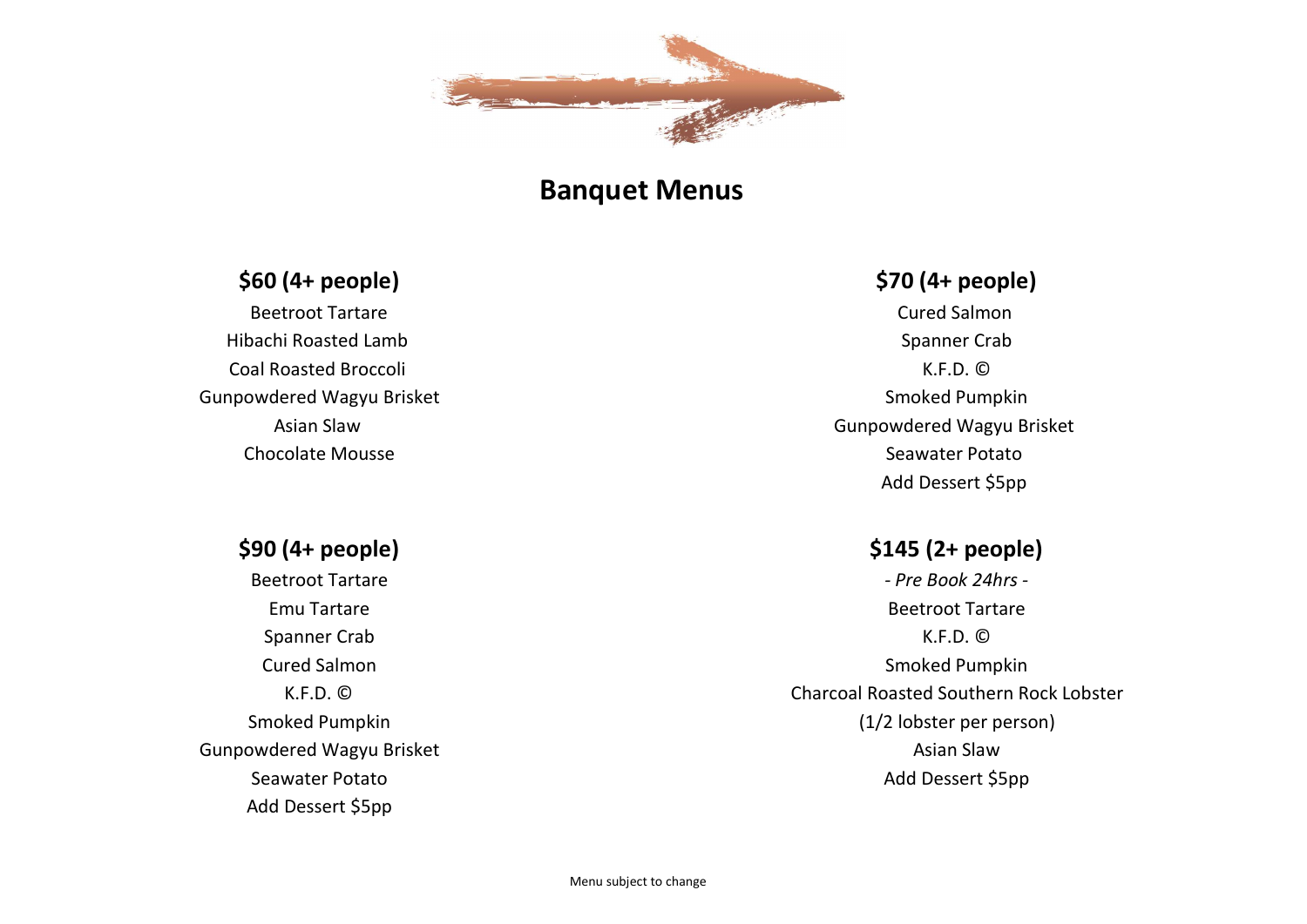## SPARKLING

NV André Clouet 'Grand Réserve' Brut Champagne, France NV André Clouet 'Grand Réserve' Brut Rose Champagne, France 21 Unico Zelo 'Tropo' Blanc de Blanc Adelaide Hills, SA 21 Ngeringa Pétillant Naturel **Adelaide Hills, SA WHITE** 21 Latta 'Tenacity' Riesling Pyrenees, VIC

20 Dr Edge Riesling Tamar Valley, TAS

19 La Violetta 'Ye-Ye Gris' Gewürzt/Reisling Great Southern, WA

17 Save Our Souls Sauvignon Blanc Valley, VIC

21 Worlds Apart 'Hope Forest' Sav Blanc 1500ml Macedon Ranges, VIC

21 Mada Wines Pinot Gris **Hilltops**, ACT

21 Unico Zelo 'Slate Farm' Fiano Clare Valley, SA

19/20 Lignee Semillion/Sauvignon Blanc 1500ml Hunter Valley & Orange, NSW

19 Cullen 'Legacy' Sauvignon Blanc Wilyabrup, WA

18 Mac Forbes Chardonnay The Control of March 2016 Valley, VIC

21 Jericho 'Fume Blanc' Sauvignon Blanc Adelaide Hills, SA

17 Lightfoot & Sons 'Home Block' Chardonnay Gippsland, VIC

21 Patrick Sullivan 'Baw Baw Shire' Chardonnay Hilltops, ACT AMBER

21 Vinteloper 'Park White' Gewürztraminer Adelaide Hills, SA 21 Hughes & Hughes 'Equinox' Chenin Blanc Mewstone, TAS 21 Dr Edge 'Amber Schonburger' Pinot Gris Tamar Valley, TAS 19 Patrick Sullivan 'Waterskin' Field Blend Hilltops, ACT ROSÉ

21 Cullen 'Dancing in the Moonlight' Cab Merlot Wilyabrup, WA 21 Tom Shobbrook 'Rose' Grenache/Syrah/Cinsault Flaxman Valley, SA 20 Cobaw Ridge 'Il Pinko' Shiraz/Merlot Macedon Ranges, VIC 21 Lucy Margaux 'Rosato' Pinot Gris/Sangiovese Adelaid Hills, SA CHILLED RED

21 Jilly 'Milk Bar' Shiraz/Chardonnay/Uvo DI Troia New England, NSW 21 Lucy Margaux 'Rosso' Merlot/Syrah Adelaide Hills, SA 21 Koerner 'Mammolo' Sciacarello Clare Valley, SA 20 Patrick Sullivan 'Rain' Field Blend Gippsland, VIC RED 21 Worlds Apart 'Mountain Top' Pinot Noir **Adelaide Hills, SA** 

18 Bicknell 'Applecross' Pinot Noir Varra Valley, VIC 20 Scorpo 'Old Cherry Orchard' Pinot Noir Mornington Peninsula, VIC 21 Worlds Apart 'Blewitt Springs' Grenache Macedon Ranges, VIC 20 Ministry of Clouds Tempranillo/Grenache McLaren Vale, SA 21 Hughes & Hughes 'Milk Vat' Pinot Noir Kimberley, TAS 20 Josh Cooper 'Romsey' Pinot Noir Macedon Ranges, VIC 21 William Downie 'Gippsland' Pinot Noir Gippsland, VIC 14 Payten & Jones 'Leuconoe' Sangiovese Yarra Valley, VIC 16 Castagna 'Sauvage' Syrah/Sangiovese/Nebbiolo Beechworth, VIC 20 Torbreck 'Cuvée Juveniles' GSM Barossa Valley, SA 18 Cobaw Ridge Syrah Macedon Ranges, VIC 11 La Violetta 'La Ciornia' Shiraz **Denmark, WA** 18 Amato Vino Teroldego Margaret River, WA 15 Yarra Yering 'Underhill' Shiraz Yarra Valley, VIC

13 Torbreck 'The Factor' Shiraz Barossa Valley, SA

Menu subject to change